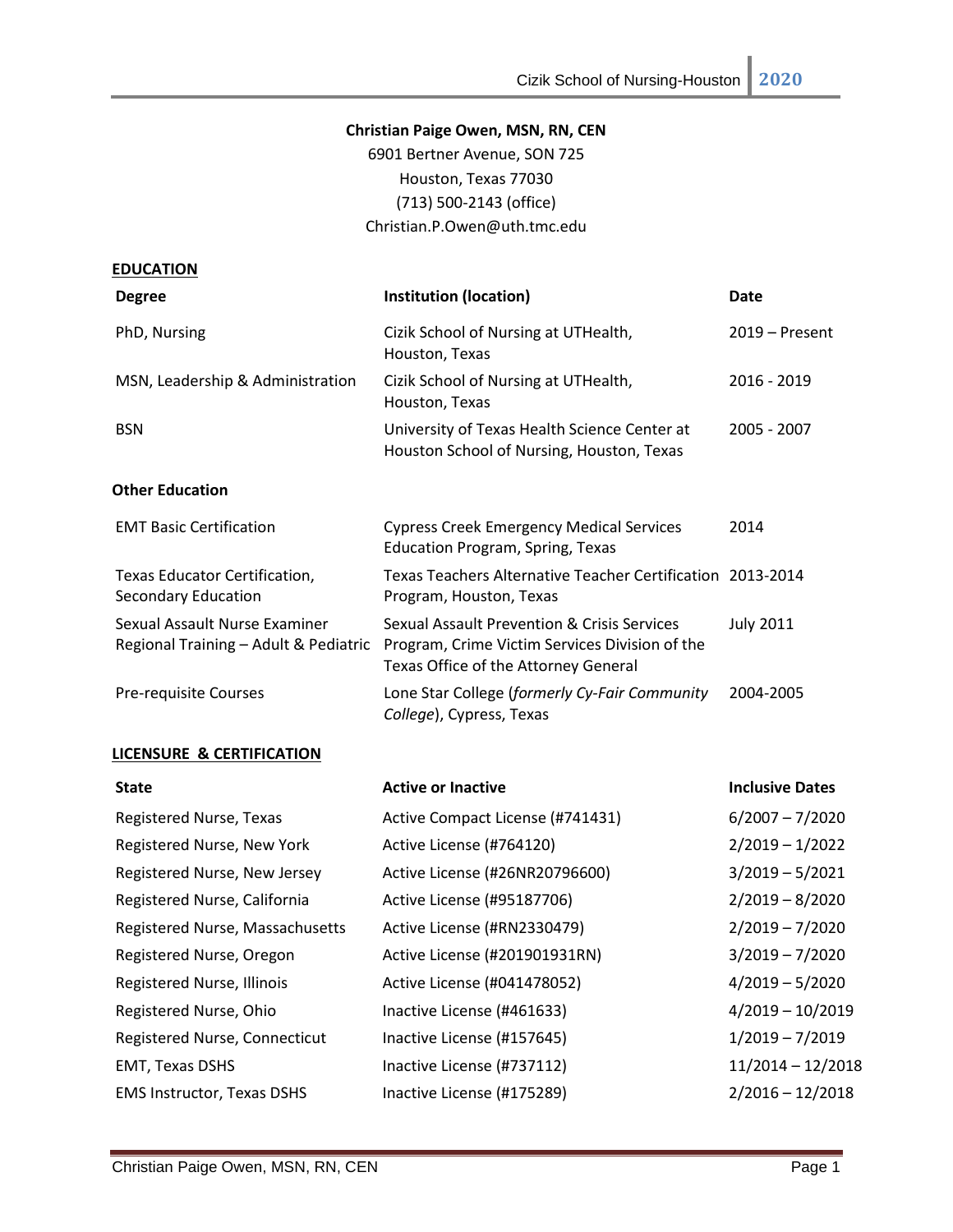| <b>Certification</b>                                                                  | <b>Certifying Body</b>                                                                                | <b>Inclusive Dates</b> |
|---------------------------------------------------------------------------------------|-------------------------------------------------------------------------------------------------------|------------------------|
| <b>Certified Emergency Nurse</b>                                                      | <b>Board of Certified Emergency Nurses</b>                                                            | $10/2010 - 8/2022$     |
| <b>Trauma Nursing Core Course (TNCC)</b><br>Provider                                  | <b>Emergency Nurses Association</b>                                                                   | 5/2009 - 8/2023        |
| <b>Trauma Nursing Core Course (TNCC)</b><br>Instructor & Course Director              | <b>Emergency Nurses Association</b>                                                                   | 8/2017 - 8/2021        |
| <b>Emergency Nursing Pediatric Course</b><br>(ENPC) Provider                          | <b>Emergency Nurses Association</b>                                                                   | $6/2017 - 6/2021$      |
| <b>Emergency Nursing Pediatric Course</b><br>(ENPC) Instructor                        | <b>Emergency Nurses Association</b>                                                                   | 7/2017 - 6/2019        |
| <b>Emergency Medical Technician</b>                                                   | National Registry of Emergency Medical<br>Technicians                                                 | $11/2014 - 5/2021$     |
| Certified Educator, Health Science<br>Technology Education (Grades 8-12)              | <b>Texas Education Agency</b>                                                                         | 10/2014 - 7/2020       |
| Basic Life Support (BLS) Provider                                                     | <b>American Heart Association</b>                                                                     | $5/2006 - 5/2020$      |
| Basic Life Support (BLS) Instructor                                                   | <b>American Heart Association</b>                                                                     | $6/2015 - 6/2017$      |
| <b>Advanced Cardiac Life Support</b><br>(ACLS) Provider                               | <b>American Heart Association</b>                                                                     | 8/2009 - 8/2020        |
| Pediatric Advanced Life Support<br>(PALS) Provider                                    | <b>American Heart Association</b>                                                                     | $5/2010 - 6/2014$      |
| <b>Certified Sexual Assault Nurse</b><br>Examiner, Adult (SANE-A)                     | Commission for Forensic Nursing Certification,<br><b>International Association of Forensic Nurses</b> | $5/2013 - 12/2016$     |
| <b>Certified Sexual Assault Nurse</b><br>Examiner, Pediatric (SANE-P)                 | Commission for Forensic Nursing Certification,<br><b>International Association of Forensic Nurses</b> | $5/2013 - 12/2016$     |
| <b>Certified Sexual Assault Nurse</b><br>Examiner, Adult & Pediatric (CA/CP-<br>SANE) | Texas Office of the Attorney General                                                                  | $5/2012 - 5/2014$      |
| <b>Basic Disaster Life Support</b>                                                    | National Disaster Life Support Foundation                                                             | $6/2009 - 12/2012$     |
| <b>Advanced Disaster Life Support</b>                                                 | National Disaster Life Support Foundation                                                             | $6/2009 - 12/2012$     |
| <b>NIMS 100</b>                                                                       | National Incident Management System/FEMA                                                              | $9/2014$ – Present     |
| <b>NIMS 200</b>                                                                       | National Incident Management System/FEMA                                                              | $9/2019$ – Present     |
| <b>NIMS 700</b>                                                                       | National Incident Management System/FEMA                                                              | $9/2014$ – Present     |
| <b>NIMS 800</b>                                                                       | National Incident Management System/FEMA                                                              | $9/2019$ – Present     |
| <b>PROFESSIONAL EXPERIENCE</b>                                                        |                                                                                                       |                        |

| <b>Institution</b>                                                       | <b>Position title</b> | <b>Inclusive Dates</b> |
|--------------------------------------------------------------------------|-----------------------|------------------------|
| Jane & Robert Cizik School of Nursing Instructor, Undergraduate Programs |                       | 1/2019 - Present       |
| at UTHealth, Houston, Texas                                              |                       |                        |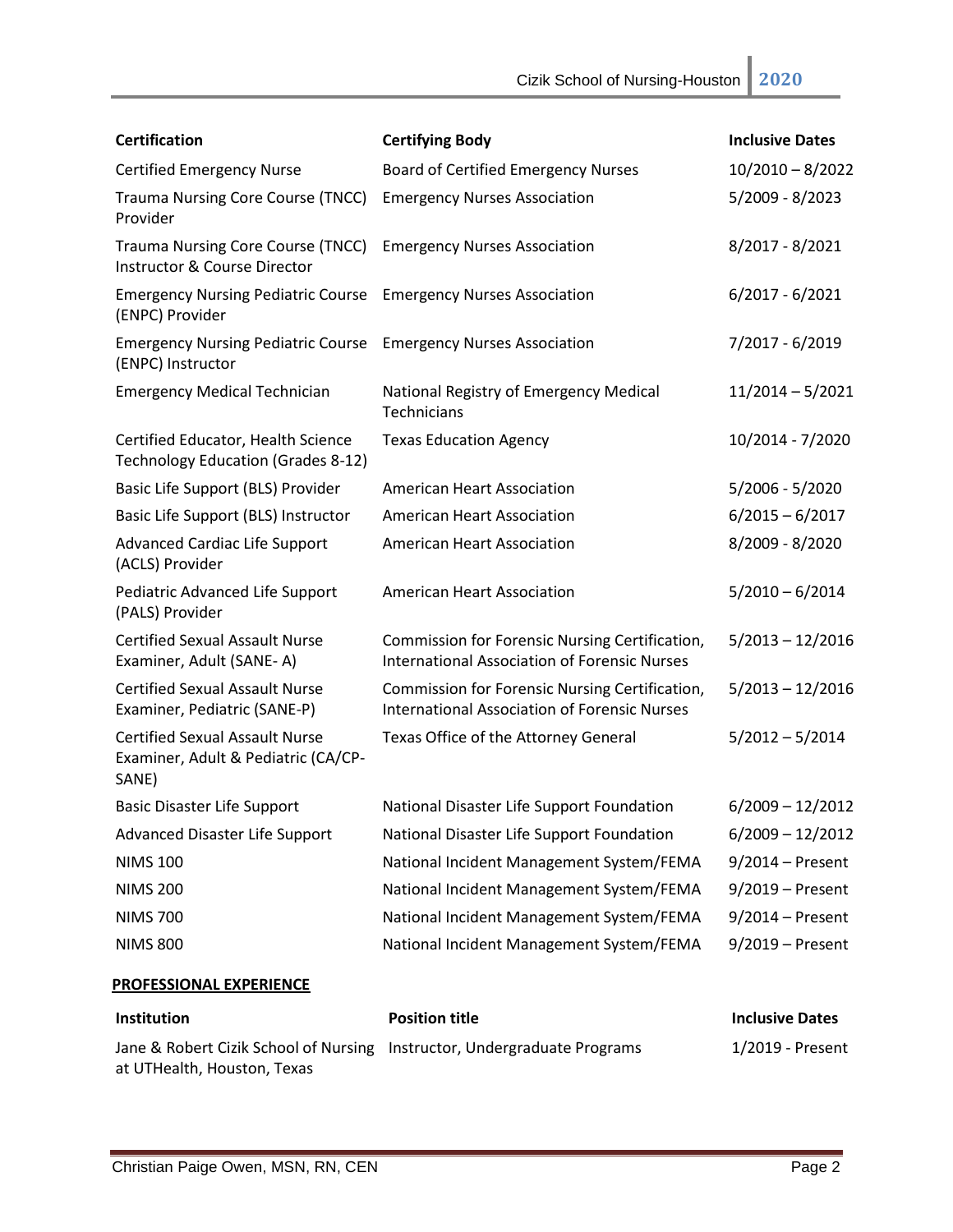| Sam Houston State University, College Adjunct Clinical Instructor, Nursing<br>of Health Sciences, The Woodlands,<br>Texas |                                                                                                   | $8/2019 - 12/2019$ |
|---------------------------------------------------------------------------------------------------------------------------|---------------------------------------------------------------------------------------------------|--------------------|
| Jane & Robert Cizik School of Nursing Adjunct Clinical Instructor<br>at UTHealth, Houston, Texas                          |                                                                                                   | $5/2019 - 12/2019$ |
| America's ER Medical Center,<br>Cypress, Texas                                                                            | <b>Emergency Staff Nurse (PRN)</b>                                                                | $5/2019 - 12/2019$ |
| Axiom Medical Consulting, LLC.,<br><b>Professional Development</b><br>Department, The Woodlands, Texas                    | Nurse Educator, Telephonic Nurse Case<br>Manager                                                  | $5/2018 - 4/2019$  |
| Buffalo Consulting, LLC., Galveston,<br>Texas                                                                             | <b>TNCC/ENPC Course Instructor</b>                                                                | 12/2017 - Present  |
| <b>Houston Methodist The Woodlands</b><br>Hospital, Education Department<br>The Woodlands, Texas                          | <b>Nurse Education Specialist, Emergency Service</b><br>Line                                      | 5/2017-5/2018      |
| Harris Health System, System Quality<br>& Risk Management, Houston, Texas                                                 | <b>Patient Safety Manager</b>                                                                     | $11/2016 - 5/2017$ |
| University of Texas Health Science<br>Center at Houston School of<br>Dentistry, Houston, Texas                            | Manager of Clinical Safety, Infection Control &<br><b>Emergency Preparedness; Oral Surgery RN</b> | $6/2016 - 11/2016$ |
| Tomball Independent School District,<br><b>Tomball Memorial High School</b><br>Tomball, Texas                             | Health Science Technology Education Teacher,<br>EMS Instructor, HOSA Club Advisor                 | $8/2013 - 6/2016$  |
| Memorial Hermann Healthcare<br>System, Forensic Nurse Response<br>Team & Mobile Forensic Unit<br>Houston, Texas           | <b>Forensic Nurse Examiner</b>                                                                    | $4/2012 - 9/2013$  |
| <b>Priority Emergency Room</b><br>Katy, Texas                                                                             | <b>Emergency Staff Nurse</b>                                                                      | $1/2012 - 12/2012$ |
| St. Luke's Hospital at The Vintage,<br><b>Emergency Department</b><br>Houston, Texas                                      | Emergency Staff Nurse, Charge Nurse, Clinical<br>Preceptor                                        | $10/2010 - 4/2012$ |
| Houston Methodist Hospital (TMC),<br><b>Emergency Department</b><br>Houston, Texas                                        | Emergency Staff Nurse, Charge Nurse, Clinical<br>Preceptor                                        | $6/2007 - 10/2010$ |
| <b>HONORS &amp; AWARDS</b>                                                                                                |                                                                                                   |                    |
| Award                                                                                                                     | <b>Awarding Organization</b>                                                                      | Date               |
| PhD Student Award                                                                                                         | Zeta Pi Chapter, Sigma Theta Tau International                                                    | December 2019      |
| Joan Eberhardt Memorial                                                                                                   | <b>Emergency Nursing Association Foundation</b>                                                   | August 2019        |

Endowment Scholarship: \$5000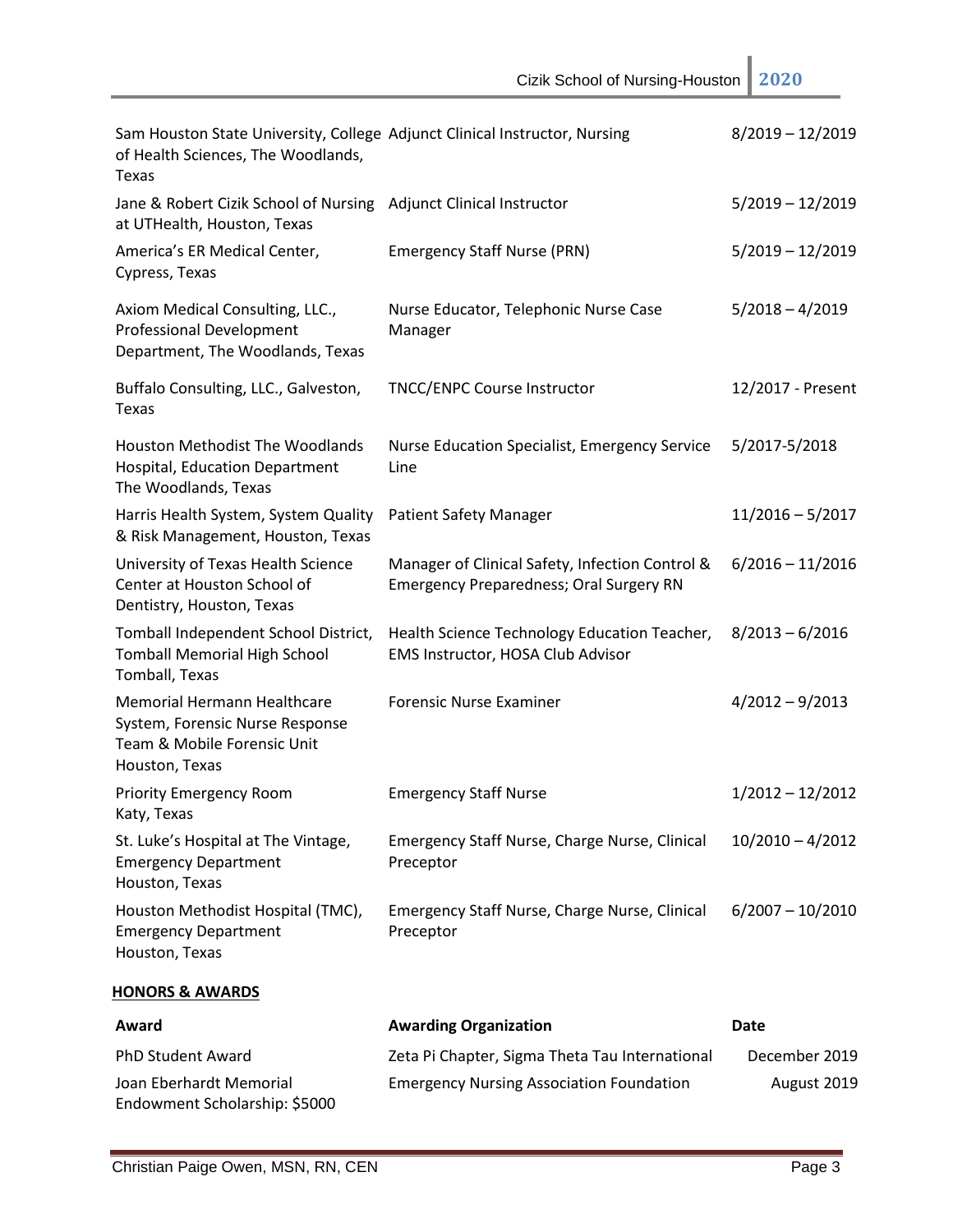| <b>MSN Student Award</b>                                                                                      | Zeta Pi Chapter, Sigma Theta Tau International                               | May 2019          |
|---------------------------------------------------------------------------------------------------------------|------------------------------------------------------------------------------|-------------------|
| Chapter Leader Highlight, featured<br>chapter leader                                                          | Sigma Theta Tau International, Chapter Leader<br>Emphasis, Vol. 25, Issue 1. | <b>March 2019</b> |
| <b>BCEN Honorary Certification</b><br>Recognition Award, Large Facility.<br>Houston Methodist Hospital System | Board of Certified Emergency Nurses,<br><b>Emergency Nurses Association</b>  | October 2017      |
| A+ Teacher of the Year                                                                                        | Tomball Memorial High School, Tomball ISD                                    | $2014 - 2015$     |

#### **PUBLICATIONS**

#### **Peer Reviewed Publications**

**Owen, C.P.** & Boss, L. (2019, *submitted*). Burnout in the acute hospital setting and use of yoga-based interventions for nurses: An integrative review. *American Journal of Nursing*.

#### **Non-Peer Reviewed Publications**

**Owen, C.P.** (2019, *submitted*). It's dark outside (poem). *Journal of Emergency Nursing*.

#### **PRESENTATIONS**

**Owen, C.P.** (2016, September). OSHA standards for the dental provider. UTHealth School of Dentistry, Houston, Texas. Guest Presenter (invited), Quality assurance rotation for DDS4 students.

**Owen, C.P.** (2016, September). Understanding manual blood pressures: Getting it right the first time. UTHealth School of Dentistry, Houston, Texas. Guest Presenter (invited), Dental faculty and DDS3 student clinical education.

**Owen, C.P.** & Amerine, L. (2010, October). Management of the sexual assault patient. Cypress Creek EMS Agency, Spring, Texas. Guest Presenter (invited), EMS staff continuing education meeting.

**Owen, C.P.** & Smedley, L. (2010, March). ED shared governance: Empowering positive change. Houston Methodist Hospital Nursing Shared Governance Council, Houston, Texas. Emergency Department Shared Governance Co-chair.

#### **PROFESSIONAL SERVICE**

#### **Professional Service**

Sigma Theta Tau International, Zeta Pi Chapter Houston, Texas

| 45 <sup>th</sup> Biennial Convention Chapter 11/2019 |                  |
|------------------------------------------------------|------------------|
| Delegate                                             |                  |
| President                                            | 10/2018- Present |
| Vice President                                       | 5/2017-10/2018   |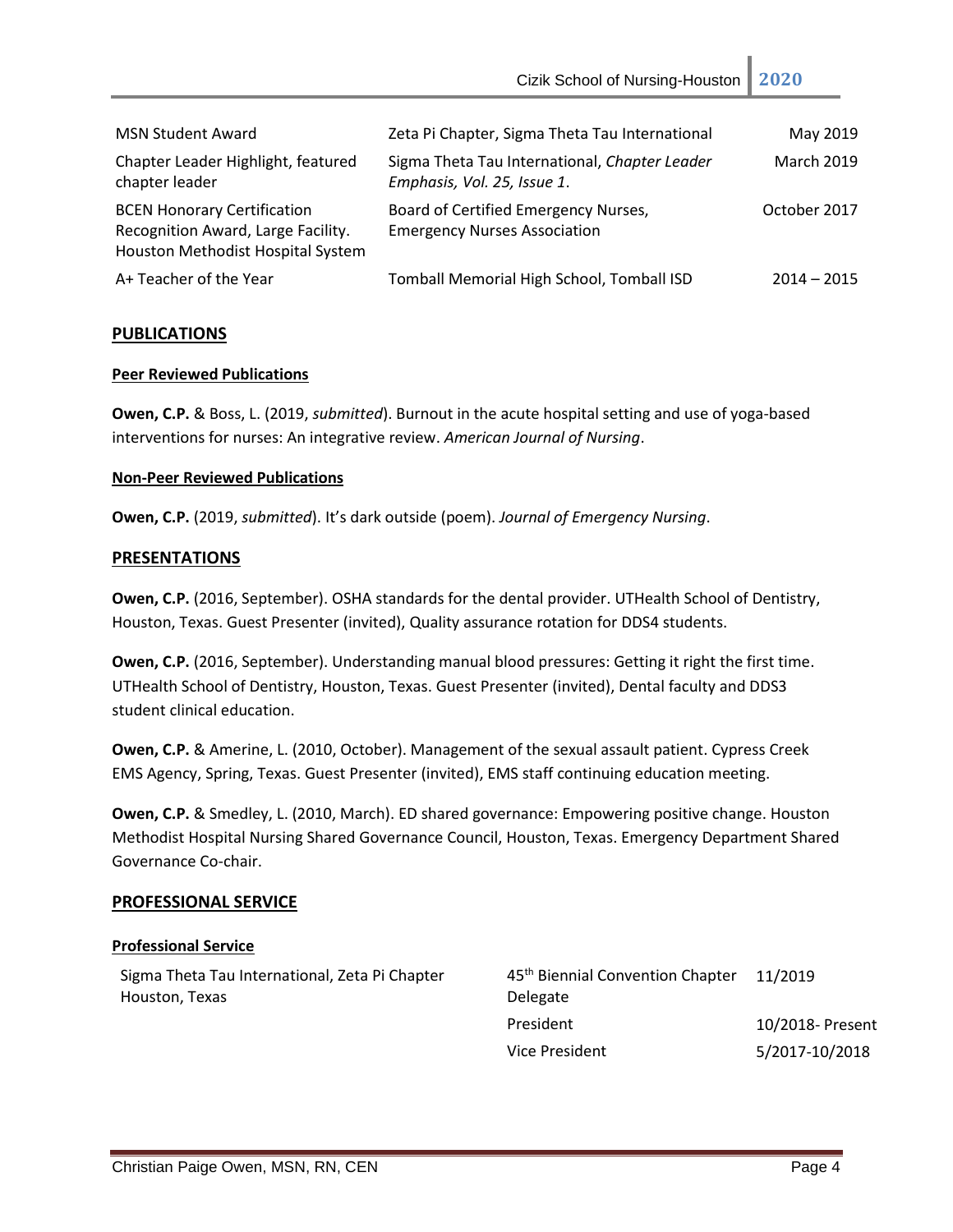|                                                                                                       | Cizik School of Nursing-Houston                                                         | 2020                                             |
|-------------------------------------------------------------------------------------------------------|-----------------------------------------------------------------------------------------|--------------------------------------------------|
| Houston Methodist Hospital System<br>Houston, Texas                                                   | Member, Emergency<br><b>Department Professional</b><br>Development Council (EDPDC)      | 5/2017-5/2018                                    |
| Ben Taub General Hospital, Harris Health System<br>Houston, Texas                                     | Patient Safety Manager, CLER<br><b>Accreditation Committee</b>                          | 4/2017                                           |
| <b>Cypress Creek EMS/Tomball ISD</b>                                                                  | Instructor, BLS/Heartsaver First                                                        | 5/2014-5/2016                                    |
| Tomball, Texas                                                                                        | Aid<br><b>EMS Instructor, DSHS Approved</b>                                             | 8/2015-5/2016                                    |
|                                                                                                       | EMT-B Course #610981<br>EMS Instructor, DSHS Approved<br>EMT-B Course #610107           | 8/2014-5/2015                                    |
| Tomball Memorial High School, Tomball ISD<br>Tomball, Texas                                           | Advisor, Health Occupations<br><b>Students of America (HOSA)</b>                        | 8/2013-6/2016                                    |
|                                                                                                       | Instructor, Teen Community<br><b>Emergency Response Team</b><br>(CERT)                  | 11/2015-12/2015                                  |
| Montgomery County Sexual Assault Response Team<br>(Montgomery County SART)<br>Conroe, Texas           | Member, Forensic Nurse<br>Representative                                                | 2012-2014                                        |
| Memorial Hermann Hospital System<br>Houston, Texas                                                    | <b>Forensic Nursing Unit</b><br>Representative, Nursing Unit<br><b>Practice Council</b> | 2012-2014                                        |
| Houston Methodist Hospital<br>Houston, Texas                                                          | Co-Chair, Emergency Department<br><b>Shared Governance Council</b>                      |                                                  |
| <b>Professional Memberships</b>                                                                       |                                                                                         |                                                  |
| Texas Organization of Nurse Executives,<br>Houston Organization of Nurse Executives                   | Member                                                                                  | 2019 - Present                                   |
| American Nurses Association, Texas Nurses<br>Association, District 9                                  | Member                                                                                  | 2019 - Present                                   |
| Sigma Theta Tau International,<br>Zeta Pi Chapter                                                     | Member<br><b>Chapter President</b><br><b>Chapter Vice President</b>                     | 2017- Present<br>$2018 -$ Present<br>2017 - 2018 |
| <b>Emergency Nurses Association, Houston ENA</b><br>Chapter                                           | Member                                                                                  | 2007 - Present                                   |
| <b>Community Service</b>                                                                              |                                                                                         |                                                  |
| Athletic Director, Tomball Patriots Football Club, All-American Youth Football & Drill<br>Team League |                                                                                         | $1/2018 - 10/2019$                               |

Volunteer, 2018 Angelman Walk, The Woodlands, Texas 5/2018